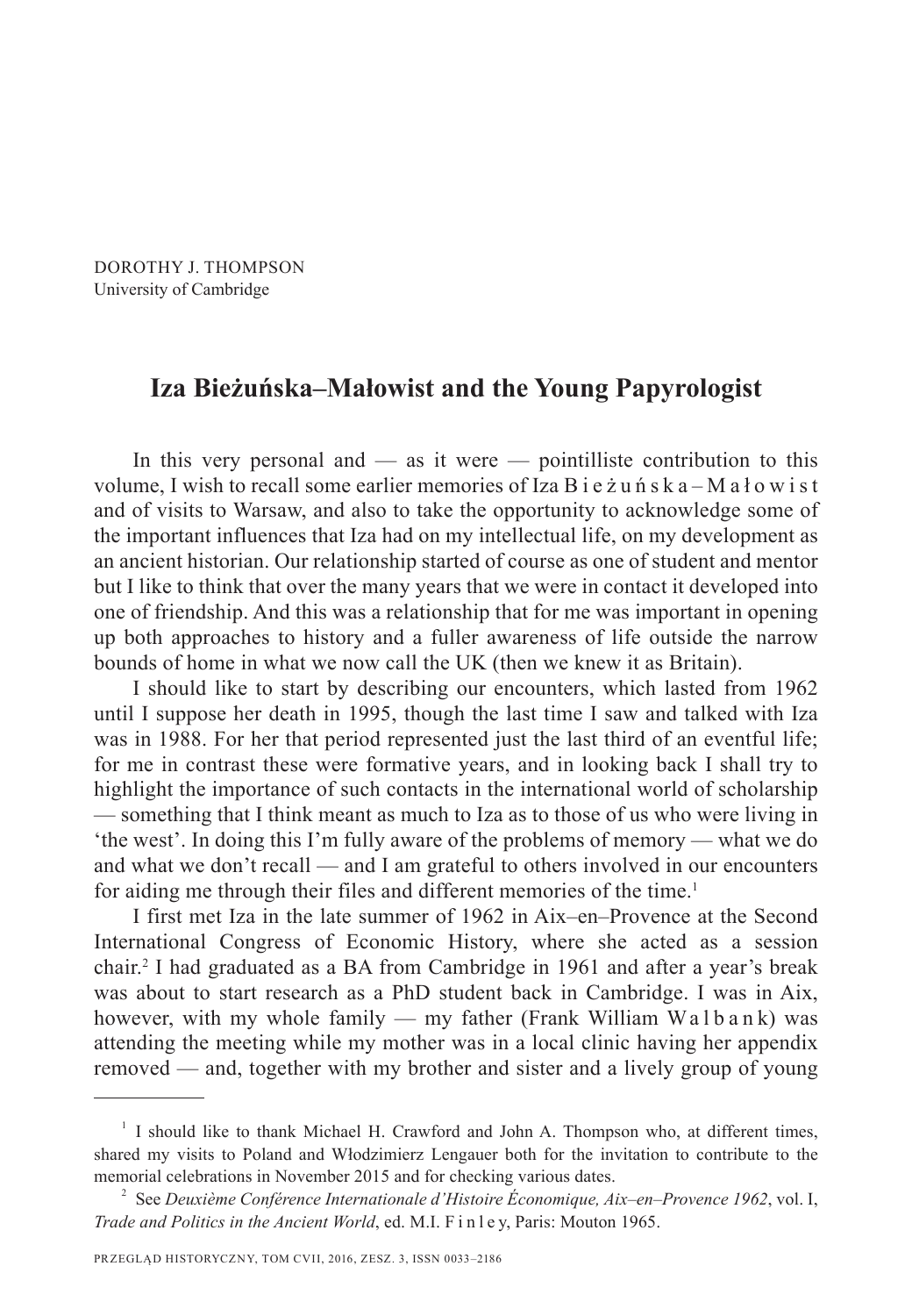researchers, we youngsters enjoyed the non–lecture side of congress life, eating in the University cafeteria (where wine came with lunch), and sitting and talking in cafés along the Cours Mirabeau. To some extent we interacted with the older congress delegates but, as is often the case with the young, we were mostly bound up in ourselves, preferring the 'exciting' company of our own contemporaries to that of older delegates. I did not then do more than *meet* with Iza, who despite her approachability belonged to 'them' rather than to 'us'.

Once I started research and was groping around for a topic that would interest me I was urged by my doctoral supervisor Moses F i n l e y to consider looking at the wealth of papyrological sources and to contact Professor Bieżuńska–Małowist, who would help to guide me in the mysteries of papyrology and introduce me to Hellenistic Egypt. I regret to say that I did not then make use of this tip. I was young and very shy — and foolish too! Instead I found my own subject and spent time in Brussels working with the Belgian papyrologist Jean B i n g e n. It was only seven years later in 1969 that I became fully conscious of what I had missed. By then I had finished my doctorate and obtained a Junior Research Fellowship in Cambridge, as well as getting married. In September 1969 there was a five–day meeting in the beautiful setting of the Abbé de Royaumont, some 30 km north of Paris where, under the auspices of the  $6<sup>ième</sup> Section of the École Pratique des Hautes Études,$ a small international group of around twenty scholars met to discuss 'Problèmes de la terre en Grèce ancienne'. Moses Finley directed the meeting and in 1973 edited a publication of the papers we gave. I spoke on the opium poppy (grown for oil not opium) as a Greek innovation in Egyptian agriculture; Iza's paper was on landed property in Roman Egypt with particular emphasis on the Roman element.<sup>3</sup> It was a memorable week and for me an important one in developing my self–confidence. Iza and Moses conspired over how they would run things. They decided that the youngest person there — that was Dorothy (me!) — should introduce the first session, the next youngest the next session, and so on through the week. Well though somewhat daunting for me and other youngish participants — that broke all ice and set up an excellent atmosphere; and so for the rest of the week friendly and constructive discussion went on non–stop both in and out of sessions.

This for ancient historians was the era of structuralism, of viewing history (in French, the main language of the meeting) 'dans le temps et l'espace', new approaches that were not always easy for us to grasp. One's first academic meeting can be formative in how one feels about a discipline; this was a particularly happy experience in which the young historian was made to feel at home in the exciting company of senior academics. I now began to know Iza, and to learn from her.

<sup>&</sup>lt;sup>3</sup> D.J. C r a w f o r d, 'The opium poppy: a study in Ptolemaic agriculture'; I. B i e  $\zeta$  u ń s k a -M a ł o w i s t, 'La propriété foncière dans l'Égypte romaine et le rôle de l'élément romain', [in:] Problèmes de la terre en Grèce ancienne, ed. M.I. Finley, Paris and The Hague: Mouton1973, pp. 223–251 and 253–265.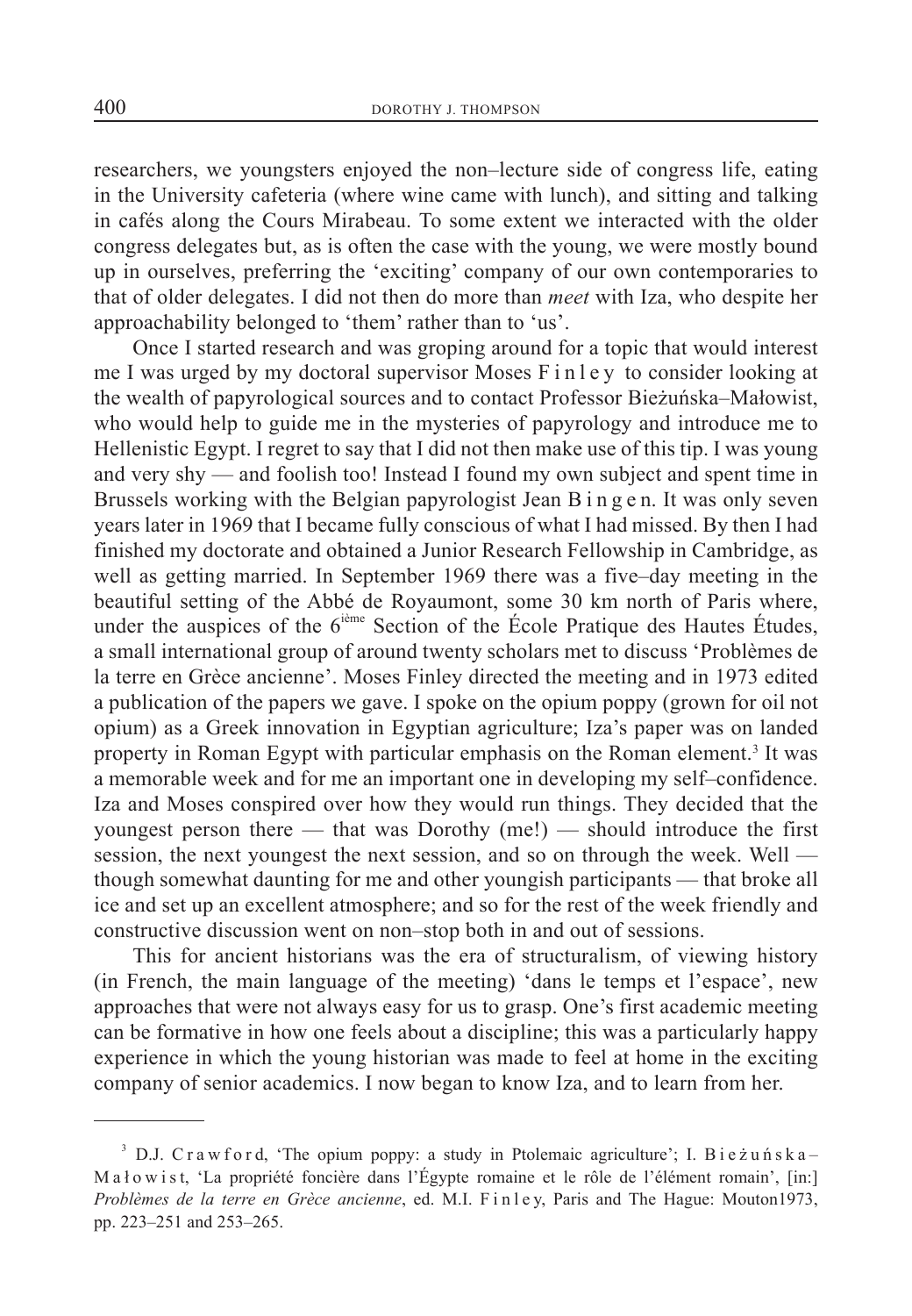Less than two years later, in spring 1971 Iza and Marian (the distinguished historian who was her husband) came to spend a year at the new college of Clare Hall in Cambridge. Clare Hall had been founded just five years earlier (in 1966) as the first college to emphasize research rather than the teaching of undergraduates. It was to be a community of scholars engaged in active research work, with graduate students and Cambridge academics together with an ever–changing group of visiting scholars who are housed and fed in the college. Clare Hall continues to boast a lively and informal atmosphere compared with that of other, older colleges, and Iza and Marian held — I hope also enjoyed — year–long fellowships there. We locals certainly benefitted from their presence and Iza played an active role in the Cambridge University Research Seminar in Ancient History then run by Moses Finley, who in 1970 had succeeded Arnold Hugh Martin J on e s as Professor of Ancient History in Cambridge. The seminar was focused on Roman property. Once again the papers resulted in a later volume edited by Finley.<sup>4</sup> My own paper on imperial estates, which in the first place had been confined to Egypt, was extended for the volume and — to my immense pride — a version was also published in Polish in 1975.<sup>5</sup>

How come, you may ask? Well early in 1974, I had been invited by Iza (together with my husband Michael Crawford) to visit the University of Warsaw and to give a lecture at the Papyrological Institute. So on 3 January we set out from home via Paris where we took the overnight train with couchettes to Warsaw. The train itself was going on to Moscow. That in itself was a new experience. We had earlier been in East Germany to work in the Pergamum museum, but a Russian train with a guard to each carriage with a samovar and constant supply of tea for the passengers was something entirely new and, in the event, rather welcome. Fortunately too, our guard turned a blind eye to the fact that we were transporting a long strip of metal, a decorative strip to run along the side of the Małowist car a replacement Fiat part that could not then be found in Poland. That is probably the strangest piece of luggage I have ever taken by train.

Traveling long distance by train is something we do not now often do but I look back to such journeys with nostalgia. Passengers would generally build up a good rapport, share their food, communicate somehow with one another in a mix of different languages and put up with each other's snoring overnight. It was on the return journey from Warsaw in January 1974 that we met the most interesting fellow–passenger I can remember. He was the man responsible, he told us, for inseminating all the cows in Poland. Such a possibility — the product I assume of a centralised system of dairy farming with a mega sperm bank for the whole

<sup>4</sup> M.I. F i n l e y (ed.), *Studies in Roman Property*, Cambridge Classical Studies, Cambridge 1976.

 $5$  D.J. C r a w f o r d, 'Imperial estates', [in:] Finley, *Studies in Roman Property*, pp. 35–70; 'Domeny cesarzy rzymskich w I–III wieku n.e.', *Przegląd Historyczny* 66 (1975), pp. 350–363 (with summaries in Russian and French).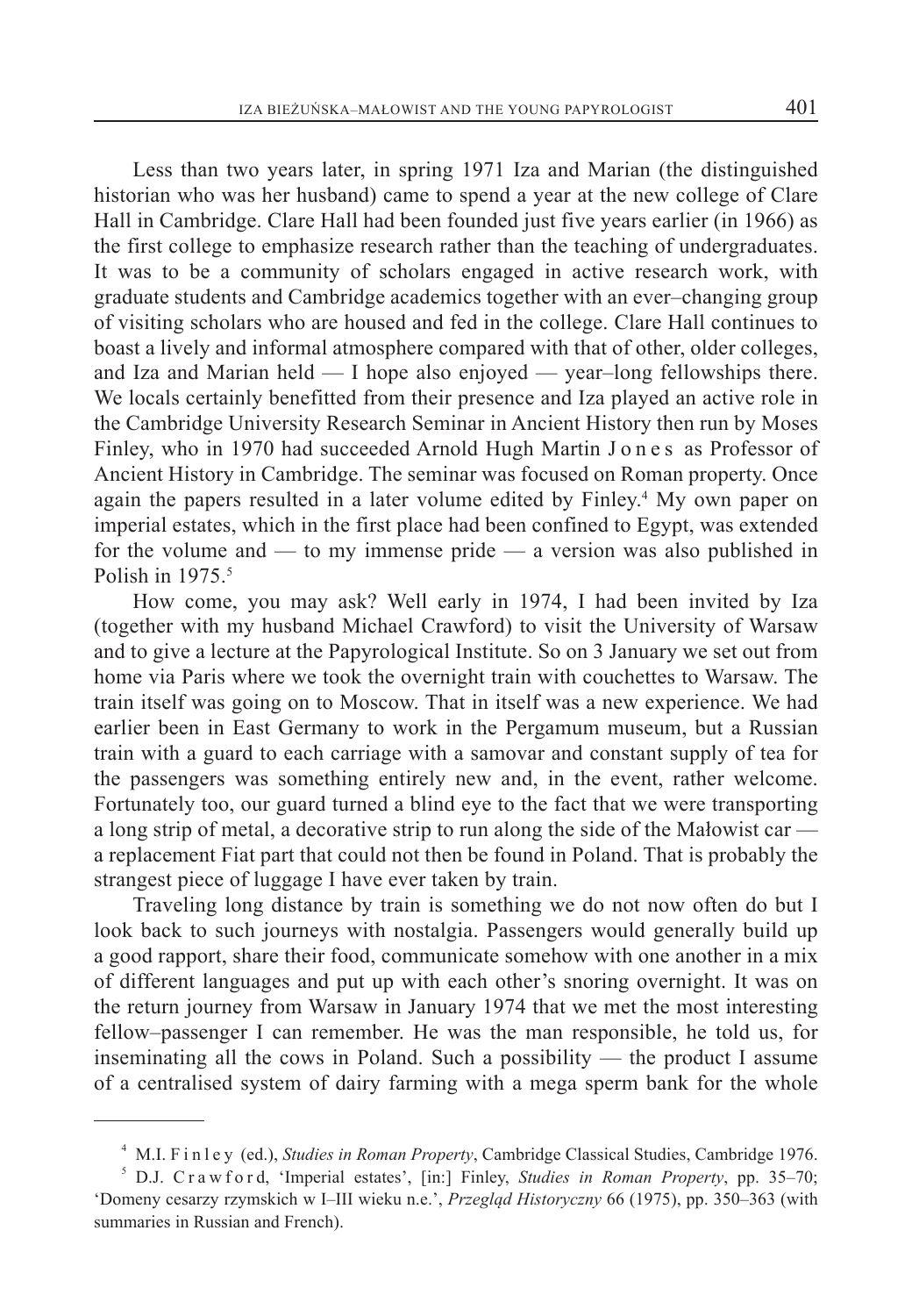country — was almost incredible to a young English couple. The details were fascinating and together we all enjoyed the food that Iza had managed to find for us for supper. But I digress.

Warsaw in early January 1974 was, I remember, very, very cold. We stayed in a hotel but spent most of the day, when not out, in the comfortable Małowist apartment at Brzozowa 10/4 with its wonderful library. Things were very hard in 70s Warsaw; food was not easy to find and consumer goods were few. The warmth of our hosts and all the others we met made up for all else. I well remember too the long sticks to be seen protruding out of the windows above with game — hares, pheasants or other fowl — attached to them, just out there in the air in a natural form of deep–freeze. That made for a sight of luxury! For, as Iza explained, many enjoyed contacts out in the country and despite the lack of goods in the official shops, as always when things are hard (I think back to wartime Britain of my youth) somehow people will manage.

We had a full programme of visits around the already rebuilt centre of the city — the National Museum was particularly memorable with the buildings and objects recently acquired from Nubia, from Faras and elsewhere, as part of the archaeological rescue mission set in place before the flooding of the area by Nasser's high dam at Aswan in Egypt. Professor Kazimierz Michałowski showed us round and it was a pleasure in November 2015 to go back and visit the fine new display. I spent time with the papyrologists and gave a talk on *skepê*, protection, in Egypt arising from some work I had been doing on a Berlin papyrus. More of this later, but this in fact was my *first* publication in a Polish journal, in the well–known *Journal of Juristic Papyrology*, with which I am happy still to be connected.6 One cold day we were taken out into the country to visit the palace of Nieborów, returning for lunch with Hanna and Bronisław G e r e m e k. I had written my doctoral thesis and first book on an Egyptian village in the south Fayum (Kerkeosiris)<sup>7</sup> and Hanna had done the same for the north Fayum village of Karanis.<sup>8</sup> We had much to discuss, which we did with pleasure, and we kept up the connection, later on one occasion meeting up again in New York. It is so sad that neither of the Geremeks is still with us, but that is the case with so many of our Warsaw friends — I think of Zbigniew B o r k o w s k i or Jan Krzysztof W in n i c k i and others too. For the two of us, these were fascinating days and Iza acted as enabler and consummate hostess throughout our stay, introducing us to other colleagues — Anna Świderkówna of course and the young papyrologists of the time.

<sup>6</sup> '*Skepe* in Sokonopaiou Nesos', *Journal of Juristic Papyrology* 18 (1974), pp. 169–175.

<sup>7</sup> *Kerkeosiris: an Egyptian Village in the Ptolemaic Period*, Cambridge Classical Studies, Cambridge 1971 (paperback reprint 2007).

<sup>8</sup> H. G e r e m e k, *Karanis, communauté rurale de l'Égypte romaine au IIe–IIIe siècle de notre ère*, Archiwum Filologiczne 17, Wrocław–Warszawa–Kraków 1969.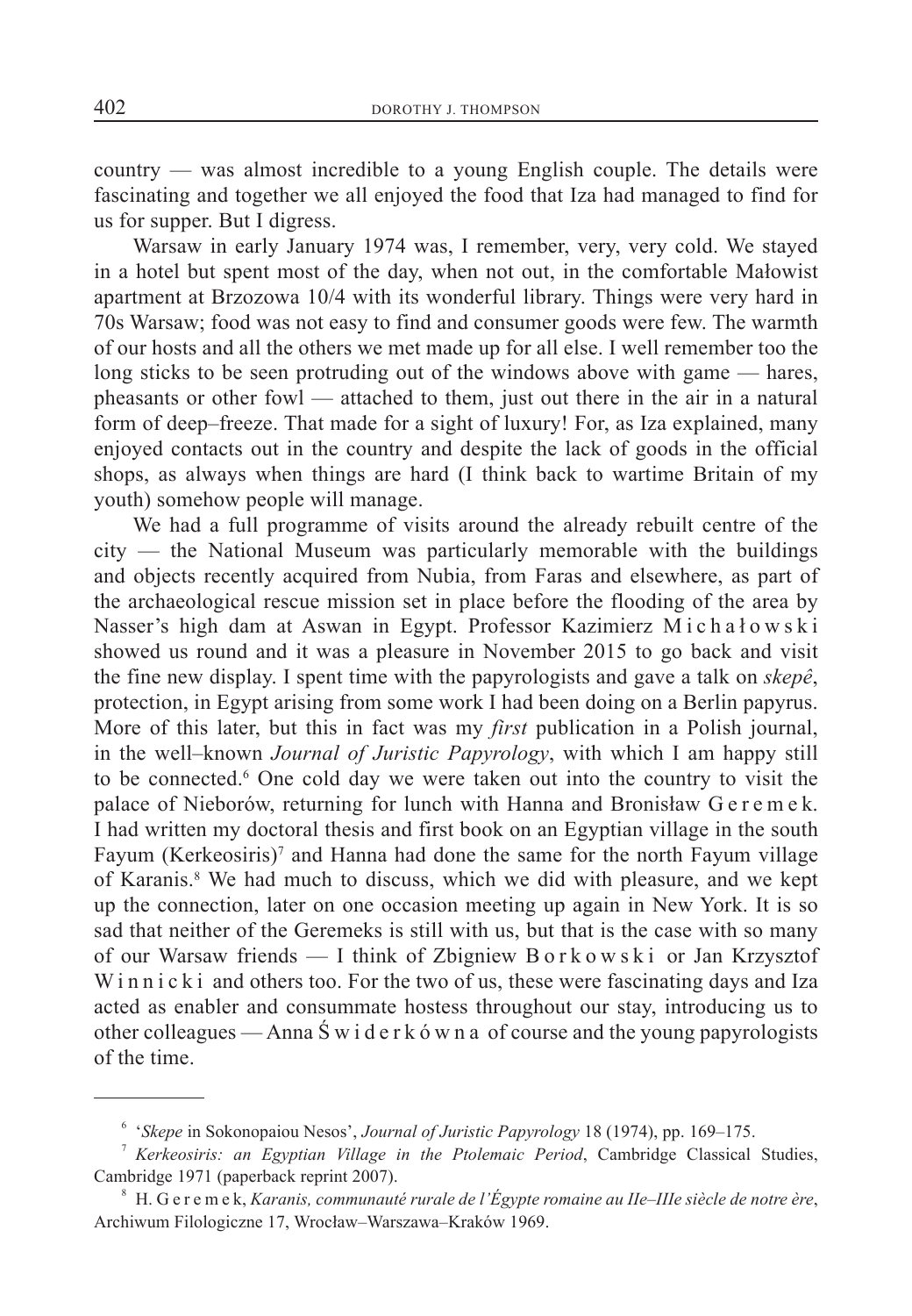And now I must fast forward, forward through various papyrological and other international congresses, through Iza Bieżuńska's two influential books on Slavery,<sup>9</sup> which I still regularly consult, on my side through a divorce and, later, a second marriage, through a year in Princeton but mainly still in Cambridge, until 1988 when once again I was invited to visit Warsaw and to lecture here. And what a pleasure that was. Marian, alas, had died on the  $30<sup>th</sup>$  of August that year so when John Thompson and I visited at the end of September - 29 September - 6 October 1988 — Iza was just adjusting to her loss. Nevertheless, as before she again looked after us and entertained us magnificently, providing a full programme of hospitality with a whole array of colleagues and students. After my talk and discussions in the Papyrological Institute, we were taken for two days to Kraków. Back in Warsaw on different days we enjoyed two meals out with Anna Świderkówna, who somehow had the ability to persuade hotels to feed us — something not at all to be taken for granted in those straitened days — and were shown round the Royal Castle and city by Adam Ł u k a s z e w i c z. Another day we had lunch with Adam Z i ó ł k o w s k i and his family, and spent a most memorable evening with Ewa W i p s z y c k a and Benedetto B r a v o (we well remember their kosher vodka). Yet another evening we were taken to the opera (where we coincided with Professor Józef M é l è z e M o d  $r$  z e j e w s k i), and in the course of our visit we met many of those who are still my colleagues today. A young Tomek D e r d a, we remember, drove us all round town and to and from the airport in his small car (worried much of the time that it might run out of fuel). All of this was orchestrated by Iza. Looking back on it all, I do not know how she did it so soon after the death of her husband.

Well things have changed in Poland now. In 1989 the Berlin wall fell and the city we visited in 2013 for the  $27<sup>th</sup>$  International Papyrological Congress was more like other cities of the west, though Warsaw remains a city acutely aware of its history as was brought home to us on August  $1<sup>st</sup>$ . In the morning we visited the Museum of the Warsaw Rising and in the afternoon at 5.00 pm we came out from the University to stand on the street when the bells rang out and everything came to a halt for a full minute to mark the outbreak of the uprising. The twentieth century was surely a troubled one for the city of Warsaw as indeed for Poland as a whole, and in her life and experience Iza Bieżuńska–Małowist was a survivor of many of its troubles.

I want to end with a personal expression of gratitude for all that Iza taught me. I go back to my first Warsaw visit in 1974 when I gave a paper on the role of protection in Ptolemaic society, which I presented as the other side to corruption. In discussion at home later Iza pointed out to me how culturally specific — even simplistic — were my reactions: the product of my own background and upbringing in a society with particular (puritanical) moral values. To understand the realities

<sup>9</sup> *L'esclavage dans I'Égypte gréco–romaine*, vol. I, *Période ptolémaïque*; vol. II, *Période romaine*, Archiwum Filologiczne 30 and 35, Wrocław–Warszawa–Kraków 1974 and 1977.